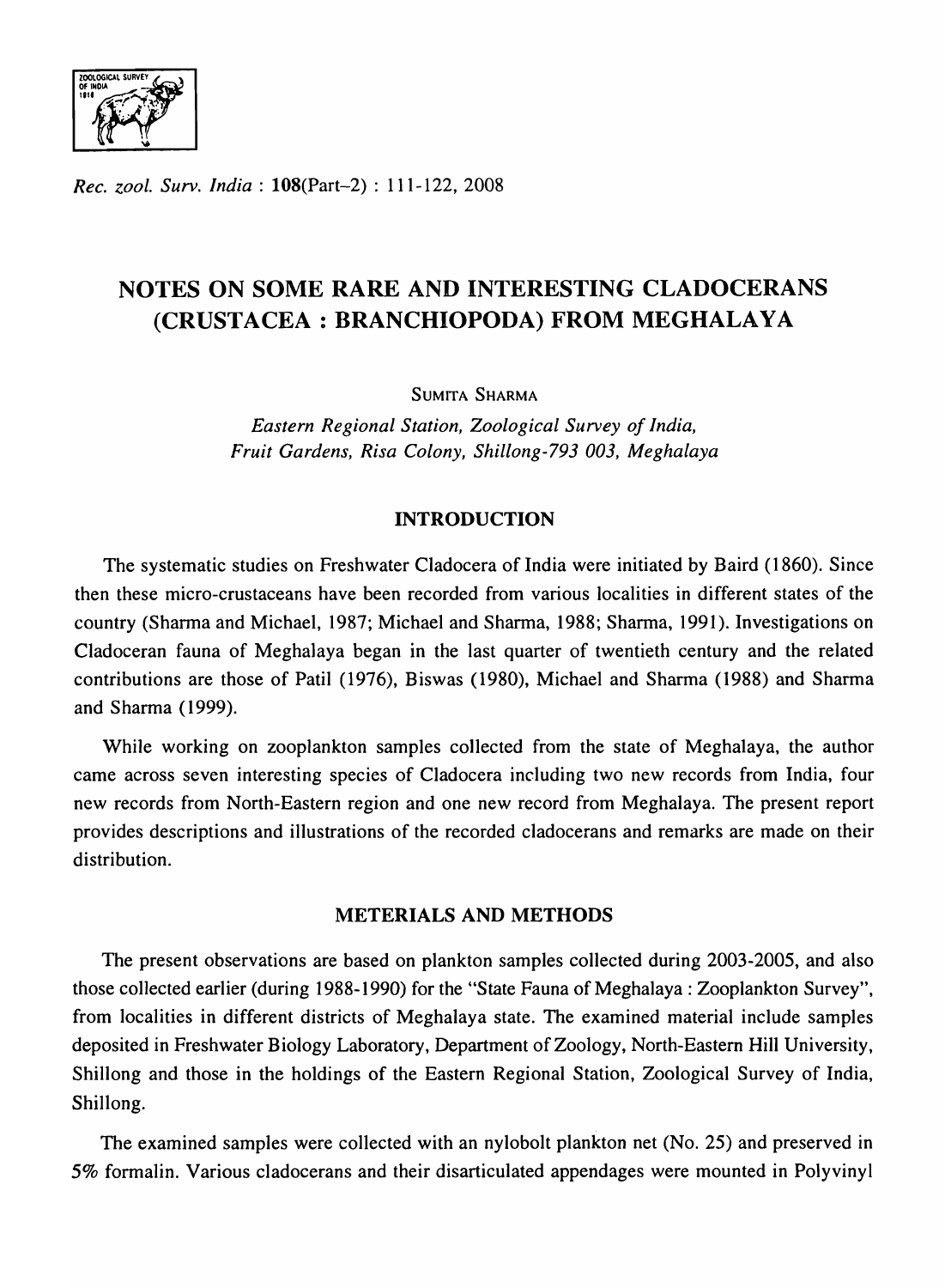alcohol-Iectophenol mixture. The details of head pores and their arrangements in the Chydorids were studied following the technique given by Megard (1965). Various taxa were identified following Smirnov (1971, 1996), Michael and Sharma (1988) and Korovchinsky (1992). Drawings were made with Leitz-Dialux phase contrast microscope using a drawing-tube attachment and the measurements were indicated in millimeters (mm).

### LIST OF THE EXAMINED TAXA

Super class CRUSTACEA Class BRANCHIOPODA Super order CLADOCERA (s. str.) Order CTENOPODA Family SIDIDAE

*1. Diaphanosoma volzi* Stingelin, 1905\*\*

Order ANOMOPODA Family CHYDORIDAE Subfamily CHYDORINAE

*2. Alonella clathratula* Sars, 1896\*\*

### Subfamily ALONINAE

- *3. Alona guttata tubereulata* Kurz, 1875\*
- *4. A. macronyx* Oaday, 1898\*\*
- *5. A. monacantha tridentata* (Stingelin, 1905)\*\*\*
- *6. Camptocercus uneinatus* Smirnov, 1971 \*
- 7. Graptoleberis testudinaria (Fischer, 1851)\*\*

\*New records from India, \*\*New records from N. E. region, \*\*\*New record from Meghalaya.

## TAXONOMIC NOTES

*Diaphanosoma volzi* Stingelin, 1905

(Figs. 1-3)

*1905. Diaphanosoma sarsi* var. *volzi* Stingelin, *Zoo!. Jb. Syst. Okol. Geogr.,* 21, p. 339, Taf. 11, figs. 6-8.

- *1956. Diaphanosoma aspinosum* Chiang, *Acta Hydrobiol. Sin.* 2, p. 309-312, PI. 1, figs. 1-4, PI. 2. figs. 7-9; Idris & Fernando, 1981, *Hydrobiologia,* 77, p. 236-237, Figs 5-7.
- *1981. Diaphanosoma volzi* Stingelin : Korovchinsky, *Aust. J. mar. Freshwat. Res.,* 32, p. 822-825, Figs. 6, 7.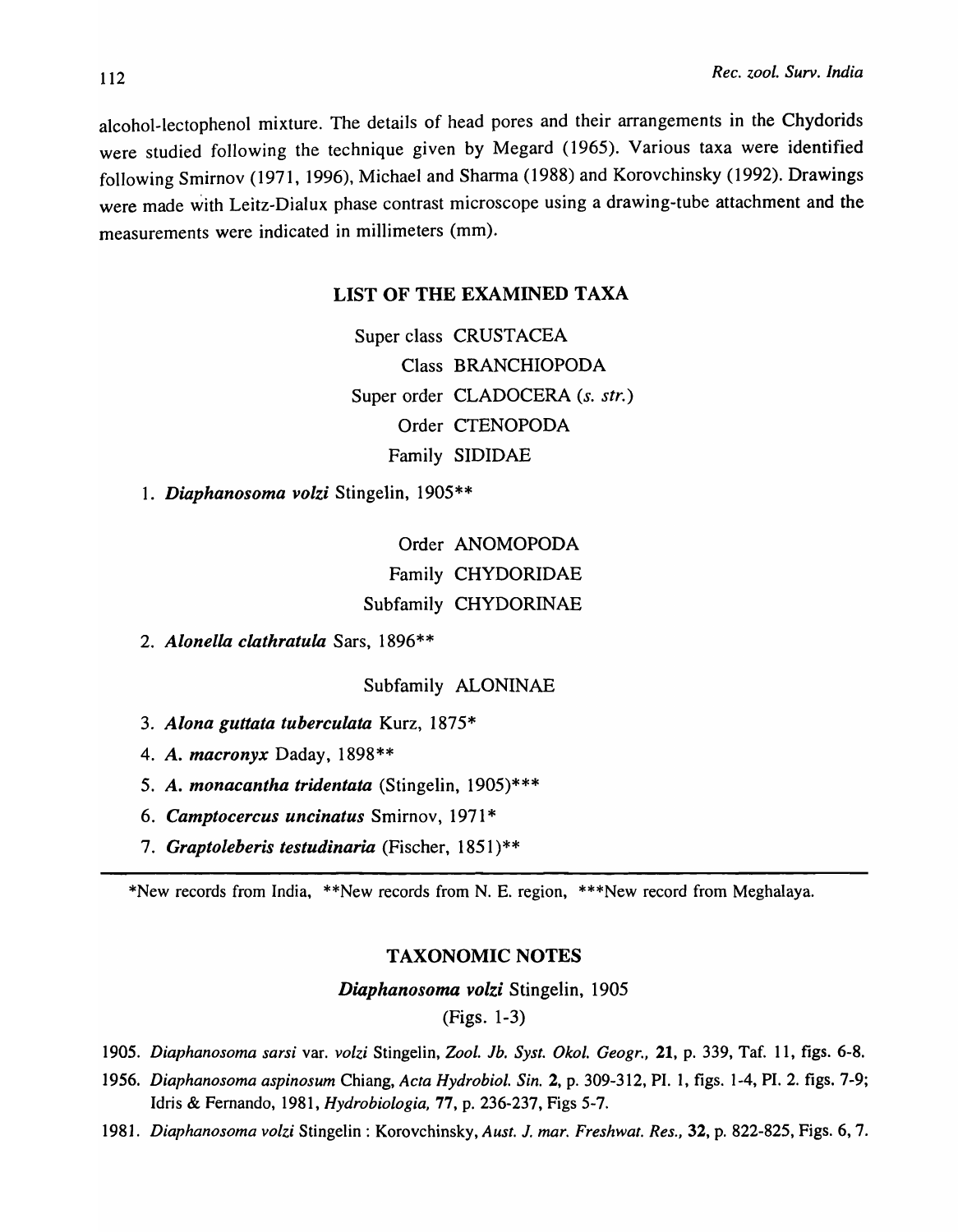*Characters:* Body massive and high. Head small, bent down and with convex ventral side. Eye large. Distal segment of antennal exopodite with only seven swimming setae and a long apical sensory seta. Ventral valve margins of carapace inflexed, forming a broad free flap. Postero-ventral and posterior margin of valves without denticles or setules. One large lanceolate dorsal spine near posterior margin of each valve. Postabdomen claw relatively short and massive; with three long basal spines.

*Distribution:* N. E. India-new record. India-Kerala.

*Elsewhere* : Tropical and subtropical parts of Australasia and in Africa (Sudan).

# *Alonella clathratula* Sars, 1896 (Figs. 4-6)

1896. *Alonella clathratula* Sars, *Arch. Math. Naturvidensk. Christinia,* 18. p. 43-45, figs. 7-8; Sharma & Sharma, 2001, *Rec. zool. Surv. India* 99, p. 37, Figs. 16-19.

*Characters:* Body relatively more elongated; length: height ratio 1.8. Valves with polygons with longitudinal striations. Antennae and antennules do not reach the tip of rostrum. Valves with blunt indentation at posterior-ventral corner. Labral plate cuneiform and with blunt apex. Postabdomen elongated and with small irregular anal teeth. Claw with two basal spines, the proximal spine smallest.

*Differential diagnosis:* This species can be differentiated from the closely related *A. excisa* in having more elongated body; valves with polygons and longitudinal striations; posterior margin of valves almost straight and at right angle with the ventral margin.

*Distribution:* N. E. India-new record, India-Bihar.

*Elsewhere:* Australian, Ethiopian and Neotropical regions, and Java

*Alona guttata tuberculata* Kurz, 1875 (Figs. 7-8)

- 1875. *Alona tuberculata* Kurz, *Sitz. Ber. Math. Naturw. Kl. K.k. Akad. Wissench,* 70, p. 51, Plate II. Fig. 1.
- 1971. *Alona guttata tuberculata* Kurz : Smirnov, *The World Chydorid Fauna.* USSR Acad. Sci. Zool. Inst. Nova ser. 101, p. 468, Fig. 456, 457.

*Characters:* Body almost oval with maximum height in the middle. Head shield with rounded posterior margin. Three main head pores with a narrow connection between them. Valves with rounded postero-dorsal and postero-ventral corners. Head shield and valves with rounded pits. Antennules reaching apex of rostrum. Labral plate rounded. Ocellus smaller than eye and situated halfway between eye and apex of rostrum. Postabdomen with projecting pre-anal corner; distal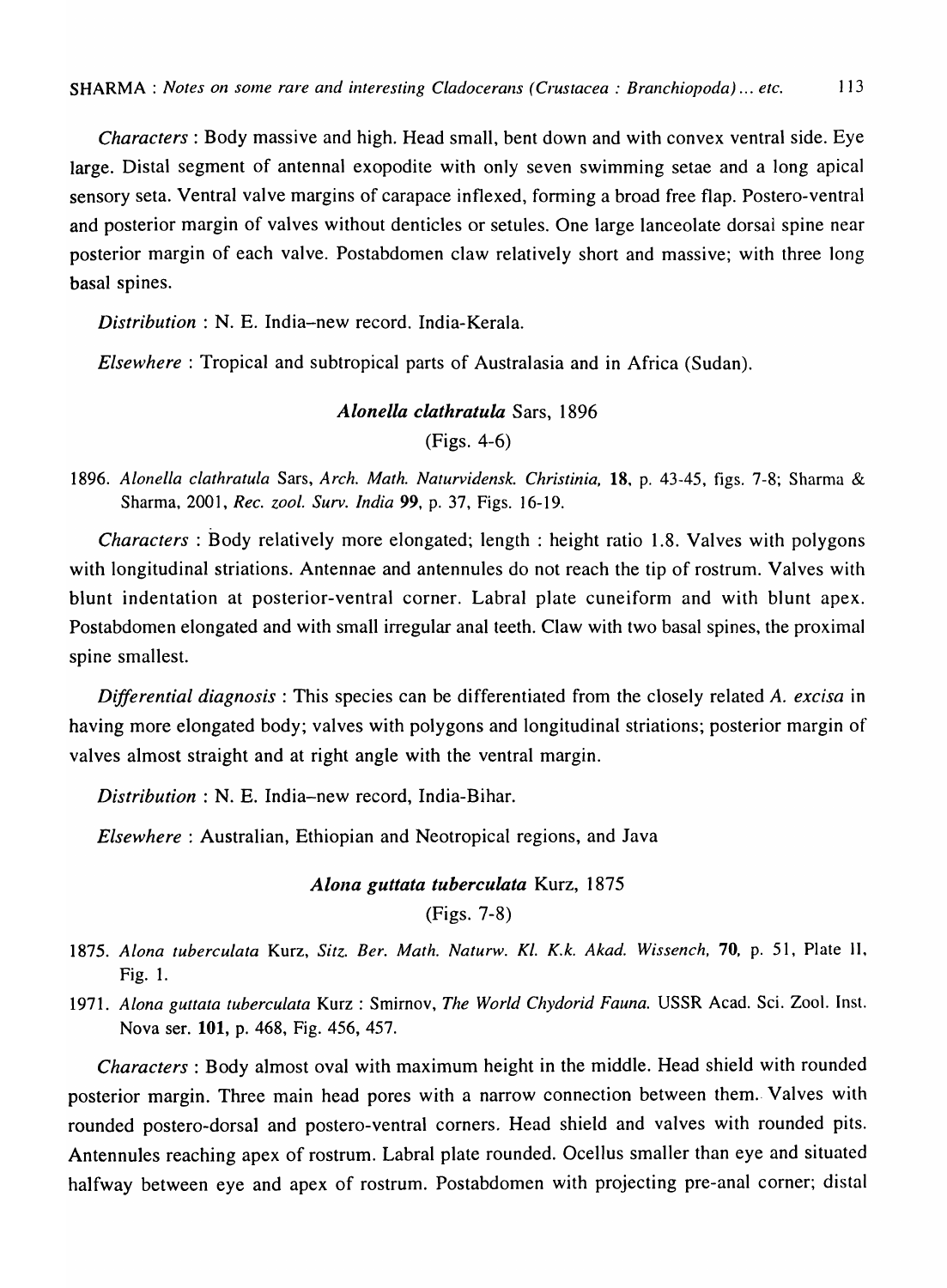

Figs. 1-8: Diaphanosoma volzi Stingelin; 1. parthenogenetic female, 2. armament on posterior valve margin, 3. postabdomen. *Alonella clathratula* Sars; 4. parthenogenetic female, 5. Labral plate, 6. postabdomen. *Alonella guttata tuberculata* Kurz; 7. parthenogenetic female, 8. postabdomen.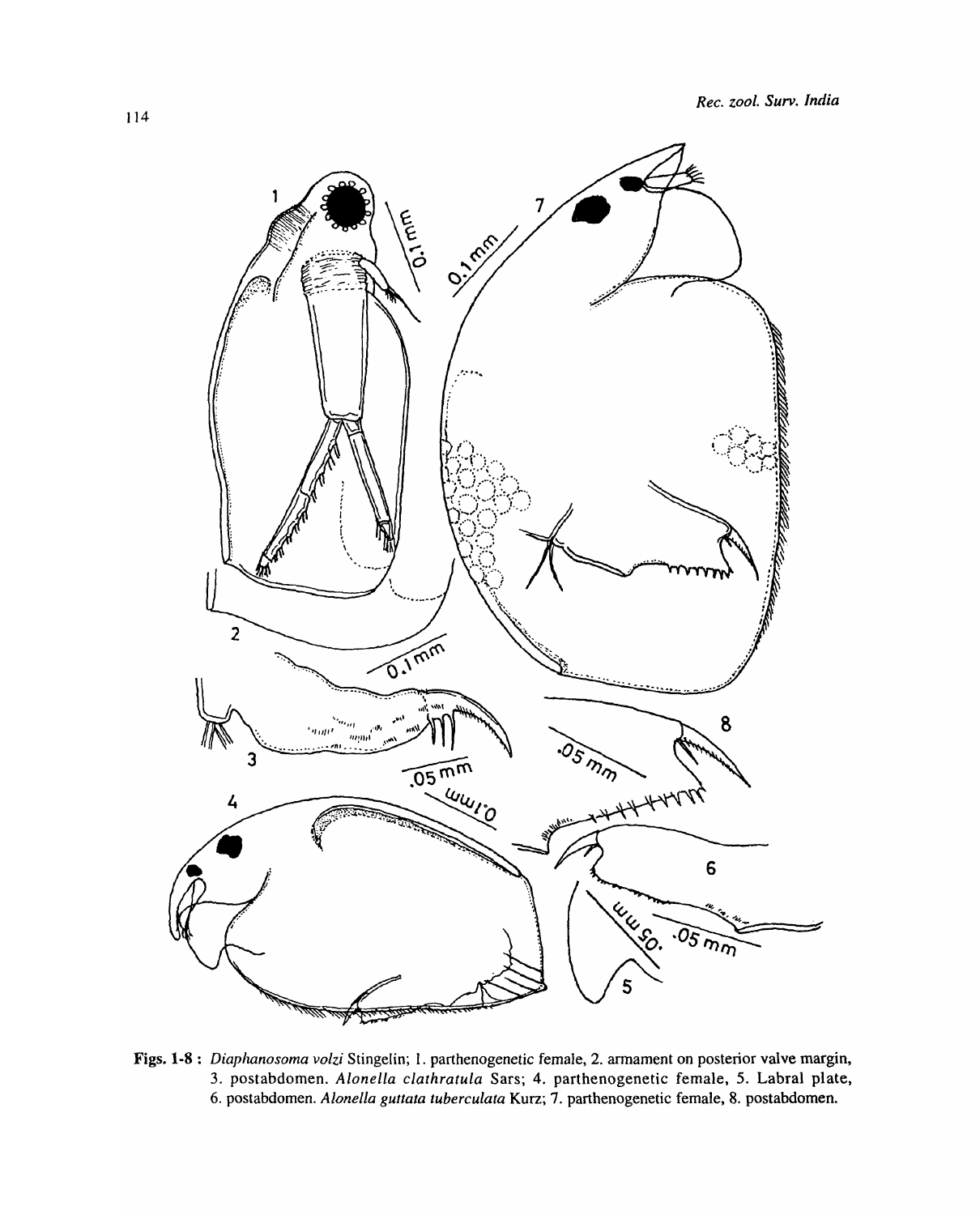dorsal end pointed and projecting beyond base of claws. Postabdomen with 8-10 anal spines. Claw with a basal spine and setae on its concave margin.

*Distribution* : India-new record.

*Elsewhere:* Europe, Columbia and USSR (Kunashir island).

# *Alona macronyx* Daday. 1898 (Figs. 9-11)

*1898. Alona macronyx Daday, Termes. Fuzefek,* Anhangesheft, 21, p. 35-37, Fig. 15.

1971. Indialona macronyx (Daday) : Smirnov, *The World Chydorid Fauna*. USSR Acad. Sci. Zool Inst. Nova ser. **101,** p. 618-619, Fig. 644, 646.

*Characters:* Body globular-oval in outline. Valves with lines; postero-ventral corner rounded, postero-dorsal corner distinct. Ventral margin of valves slightly concave and with setae. Antennules not reaching apex of rostrum. Labral plate with convex anterior margin and truncate apex. Postabdomen narrowing distally; with 12-14 large anal denticles. Claw with a basal spine and setae on concave margin.

*Distribution:* N. E. India-new record. India-Madhya Pradesh.

*Elsewhere:* The Indo-Malayan region.

*Alona monacantha tridentata* (Stingelin, 1905)

 $(Figs. 12-14)$ 

- *1905. Alona acuticostata* var. *tridentata* Stingelin, Zoo/. *Jb. Abt. Syst. Geogr und Bioi.,* 21, p. 349-350, PI. 12, Figs 18-19
- *1971. Alona monacantha tridentata* Stingelin : Smirnov, *The World Chydorid Fauna.* USSR Acad. Sci. Zool. Inst. Nova ser., 101, p. 440, Fig. 413.

*Characters:* Body oval in outline, valves marked with longitudinal lines; postero-ventral corner of valves with 2-3 denticles. Rostrum long and blunt, antennules not reaching apex of rostrum. Postabdomen with distinct preanal corner, with about 10 anal spines and groups of lateral setae; distal seta in each group longest and a few distal setae projecting beyond dorsal margin of postabdomen. Claw with a basal spine and setae on concave margin.

*Distribution:* N. E. India-Tripura. India-Tamil Nadu and Bihar.

*Elsewhere:* Thailand.

*Camptocercus uncinatus* Smirnov, 1971 (Figs. 15-17)

1971. Camptocercus uncinatus Smirnov, *The World Chydorid Fauna*. USSR Acad. Sci. Zool. Inst. Nova ser., 101, p. 436-438, Fig. 128,532; Smirnov, 1998, *Hydrobiologia,* 386, p. 76-77, Figs. 51-57.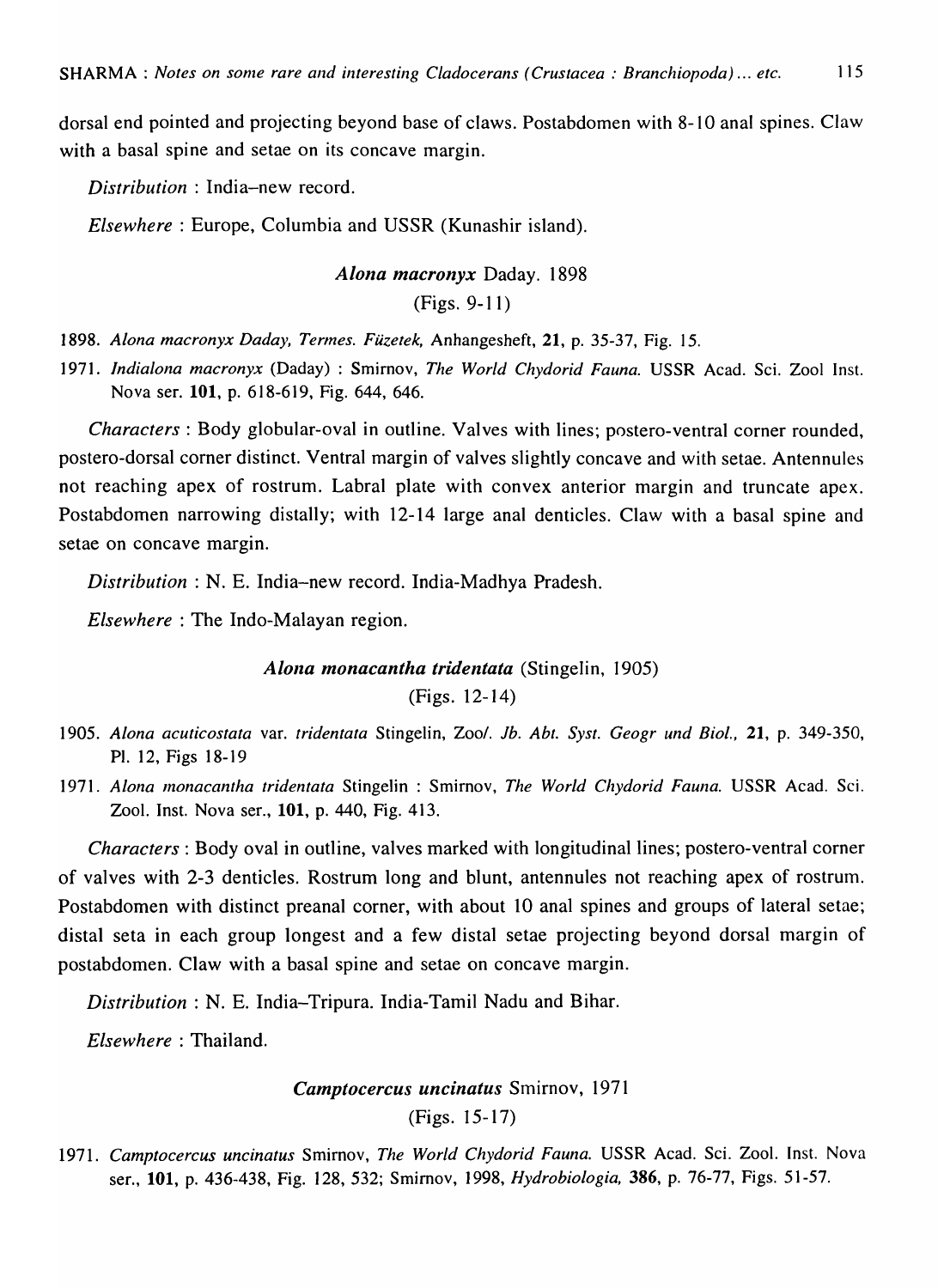

Figs. 9-14 : Alona macronyx Daday; 9. parthenogenetic female, 10. Labral plate, 11. postabdomen. *A. monacantha tridentala* (Stingelin); 12. parthenogenetic female, 13. postero-ventral corner of valves, 14. postabdomen.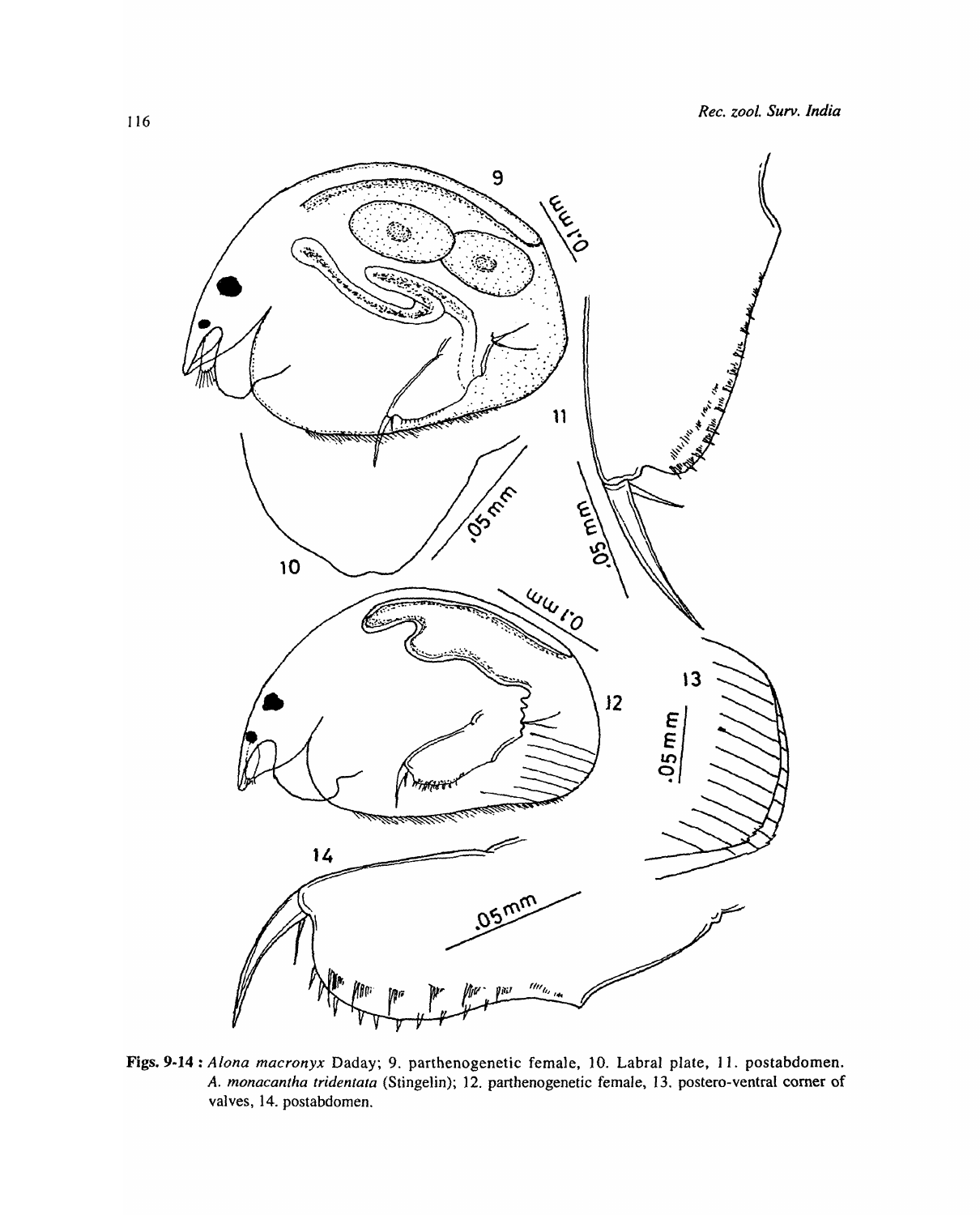

**Figs. 15-19:** *Camptocercus uncinatus* Smirnov; 15. parthenogenetic female, 16. postero-ventral corner of valve, 17. postabdomen. *Graptoleberis testudinaria* (Fischer); 18. parthenogenetic female. 19. postabdomen.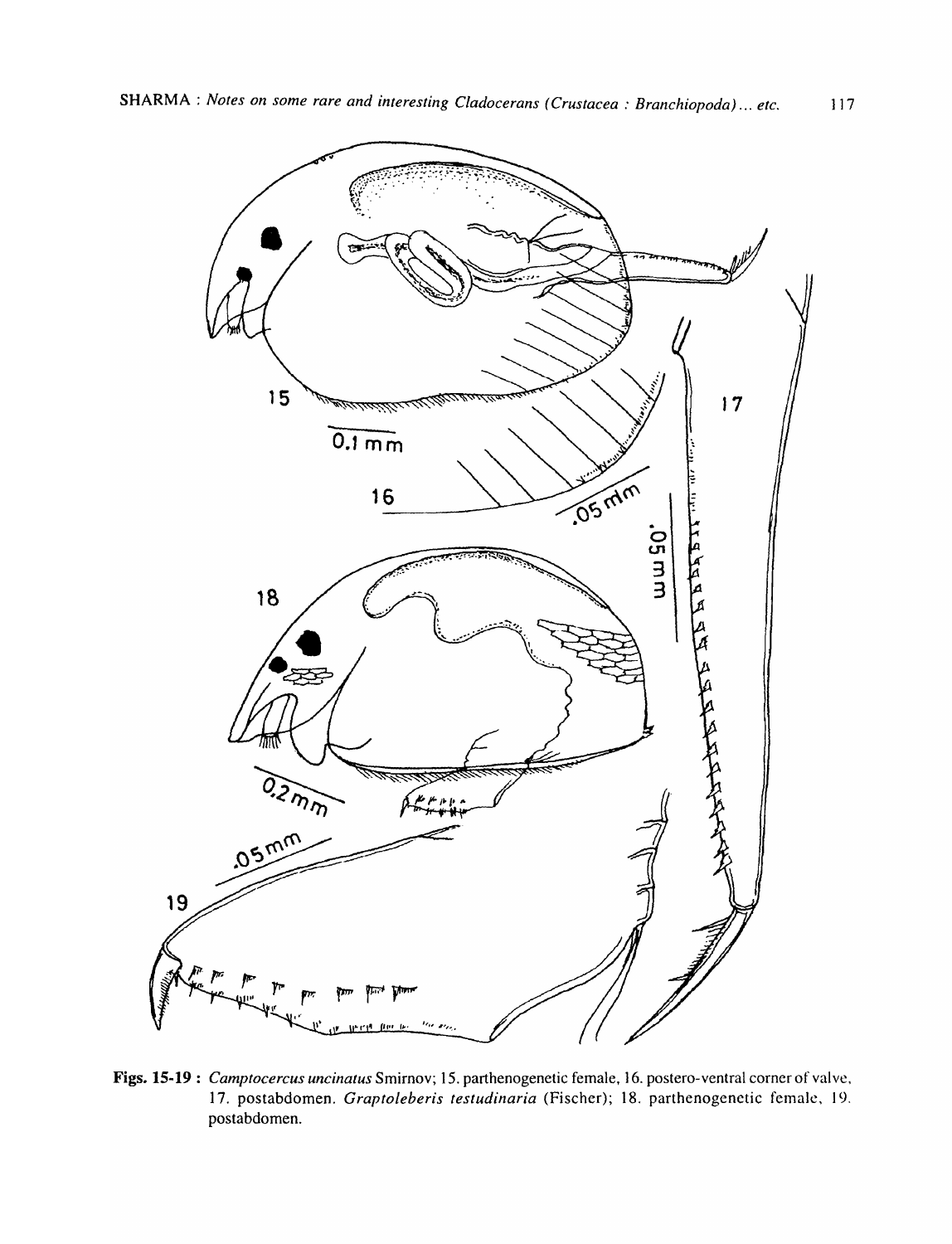- *1985. Camptocercus latikae* Rane, *Crustaceana,* 48, p. 113-116, Figs. 1-8.
- *1990. Camptocercus rectirostris s. lato* " Sharma and Sharma, *Rev. Hydrobiol trop.,* 23(2), p. 106-110, 112, Figs. 16-22.

*Characters* : Body elongated, postero-ventral corner of valves with 2-5 denticles distinctly separated by margin of valves. Rostrum acute, directed downwards. Valves with longitudinal lines. Antennules almost reaching apex of rostrum. Postabdomen with 19-20 anal denticles and a row of lateral groups of setae. Claw with setae on concave margin and with a basal spine at some distance from the base of each claw.

*Distribution* : India new record.

*Elsewhere:* Romania, S. W. Africa, Israel; Iraq, Ethiopia, Guatemala and Egypt.

*Graptoieberis testudinaria* (Fischer, 1851) (Figs. 18-19)

*1851. Lynceus testudinarius* Fischer, *Mem. A cad. Imp. Sci. St. Petersburg,* 6, p. 191, PI. IX, Fig. 12.

- *1896. Graptoleberis testudinaria* (Fischer) : Sars, *Arch. Math. Naturvidensk. Christiania,* 11, p. 13.
- *1971. Graptoleberis testudinaria testudinaria* (Fischer) : Smirnov, *The World Chydorid Fauna.* USSR Acad. Sci. Zool. Inst. Nova ser., 101, p. 544-546, Fig. 545-549.

*Characters* : Body oblong, maximum height in the middle; dorsal margin of body convex, ventral margin nearly straight and with setae decreasing in size. Postero-ventral corner of values with variable number of teeth. Head shield and valves with tetragonal, pentagonal or hexagonal cells. Rostrum broad and its ventral margin almost at level of ventral margin of valves. Labral plate with rounded apex. Ocellus situated nearer to eye than to apex of rostrum. Postabdomen tapering distally and with distinct preanal corner. Anal margin with row of anal spines increasing in size distally and groups of lateral setae. Claw with small basal spine and seta on concave margin.

*Distribution:* N. E. India-new record. India-Kashmir, Uttaranchal and Andhra Pradesh.

*Elsewhere:* Cosmopolitan.

### **REMARKS**

Seven species of Cladocera belonging to two families and five genera are recorded from Meghalaya. *Camptocercus uncinatus* and *Alona guttata tuberculata* are new records from India; the former even represents a new record from the Oriental region. Four species namely *Diaphanosoma volzi, Alonella clathratula, Alona macronyx* and *Graptoleberis testudinaria* are new to Northeastern India while *Alona monacantha tridentata* is a new record from Meghalaya. All the stated taxa, except C. *uncinatus,* are rare elements in this study. The present report raises the known species richness of Cladocera from Meghalaya to 58 species which, in turn, nearly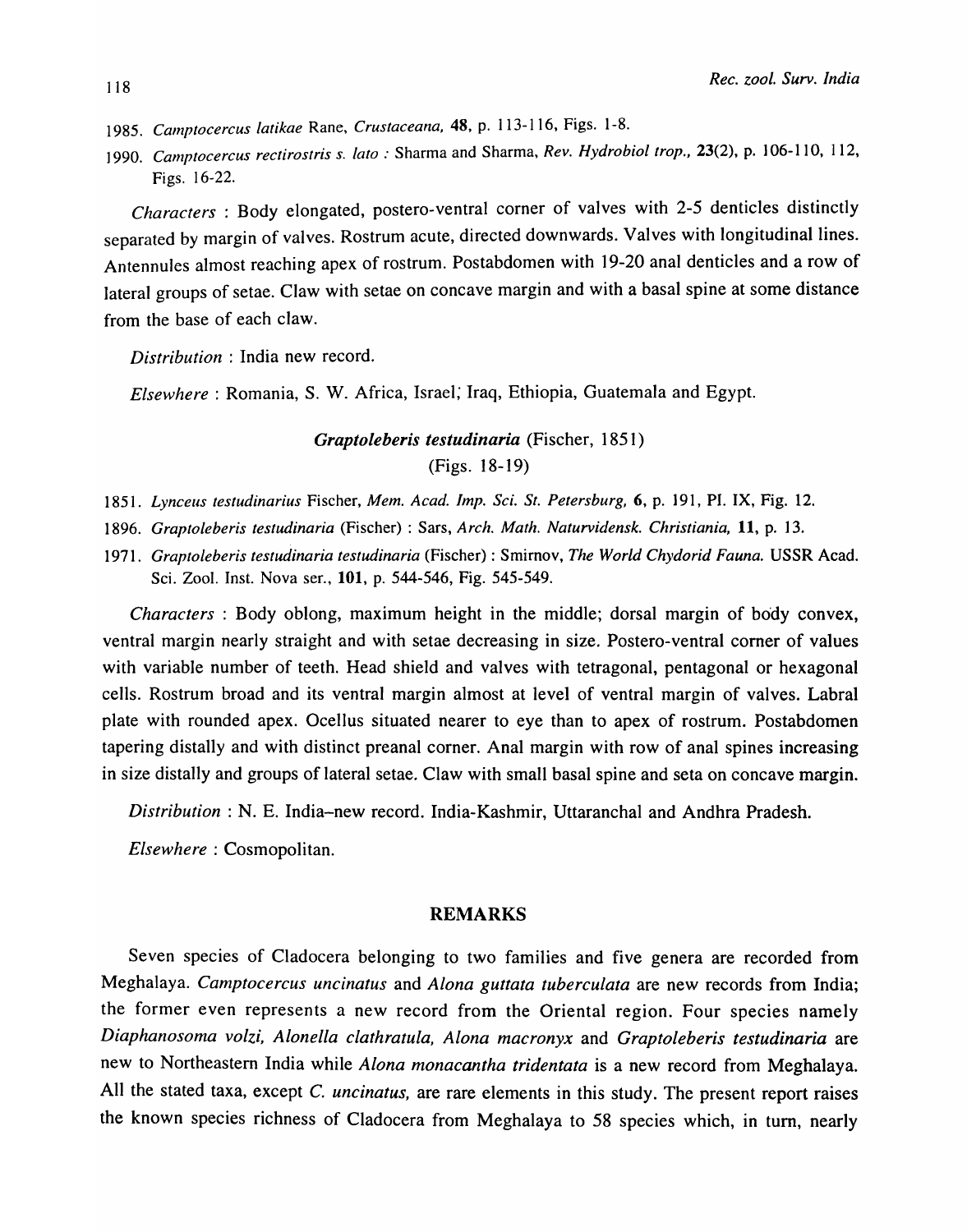equals the highest Indian report of 59 species from the state of Jammu and Kashmir (Prof. B. K. Sharma, personal communication).

Smirnov (1971) described *Camptocercus uncinatus* from Lake Nikolaevskoe (Russia) and it has since been reported from Romania, S.W. Siberia, Israel, Iraq, Ethiopia, Egypt and Guatemala. Smirnov (1998) again provided a detailed description of this species to resolve taxonomic anomalies, anticipated its wider occurrence and remarked on need for re-examination of the reports supposed to be that of C. *australis* in particular. The present record is apparently the first confirmed record of C. *uncinatus* from the Indian subcontinent as well as the Oriental region. C. *latikae* described by Rane (1985) from Madhya Pradesh and subsequently treated as C. *rectirostris s. lato* by Sharma and Sharma (1999) are presently confirmed as cases of mistaken identity of C. *uncinatus* and is, therefore, proposed as its synonyms. This chydorid is relatively widely distributed in the examined samples and has been observed from several localities in East Khasi Hills, West Khasi Hills, Rhi Bhoi, South and West Garo Hills districts of Meghalaya state.

*Alona guttata tuberculata* is yet another new record from India. This chydorid, treated as a subspecies of *A. guttata* by Smirnov (1971), is distinctly characterized by rounded pits or tubercles on its head shield and valves. It is a rare element in the examined material and has been observed only in one locality each in West Khasi Hills and South Garo Hills districts. It is recorded so far only from Europe, Columbia and USSR as against the nominate *Alona guttata guttata* which apparently shows cosmopolitan distribution.

*Diaphanosolna volzi* was originally described from Thailand as D. *sarsi* var. *volzi* and was subsequently reported from Indonesia. No further records were published for a long time, until substantiation of its specific status and its conspecificity with D. *aspinosum* described by Chiang (1956) from China. On the other hand, it was treated as a distinct species by Korovchinsky (1981). Korovchinsky (1995), however, re-described D. *volzi* in view of its confusion with D. *sarsi* Richard and D. *celebensis* Stingelin based on populations from Thailand, Southern India, Philippines, Indonesia, Malaysia, Australia and Sudan. In spite of its increasing distributional reports, it is still considered as a rare species (Korovchinsky, 1995). It is known to inhabit shallow vegetated habitats and often co-occurs with D. *sarsi.* The remarks relating to rare nature are also true as only four parthenogenetic females of D. *volzi* are examined presently from a shallow wetland in East Garo Hills district which, in turn, incidentally also occurred with D. *sarsi.* Further, this second report of *-D. volzi* from India significantly extends its distributional range to Northeastern region.

*Alonella clathratula* was described (Sars, 1896) from its type locality in neighborhood of Sydney. It was considered as a subspecies of *A. excisa* by Smirnov (1971) while he later (Smirnov, 1996) resurrected its specific status. *A. clathratula* clearly differs from the closely related *A. excisa* in distinct morphological attributes as well as in distributional ranges. The former species occurs in Australia, the Ethiopian and Neotropical regions and, Java while the later is a cosmopolitan species.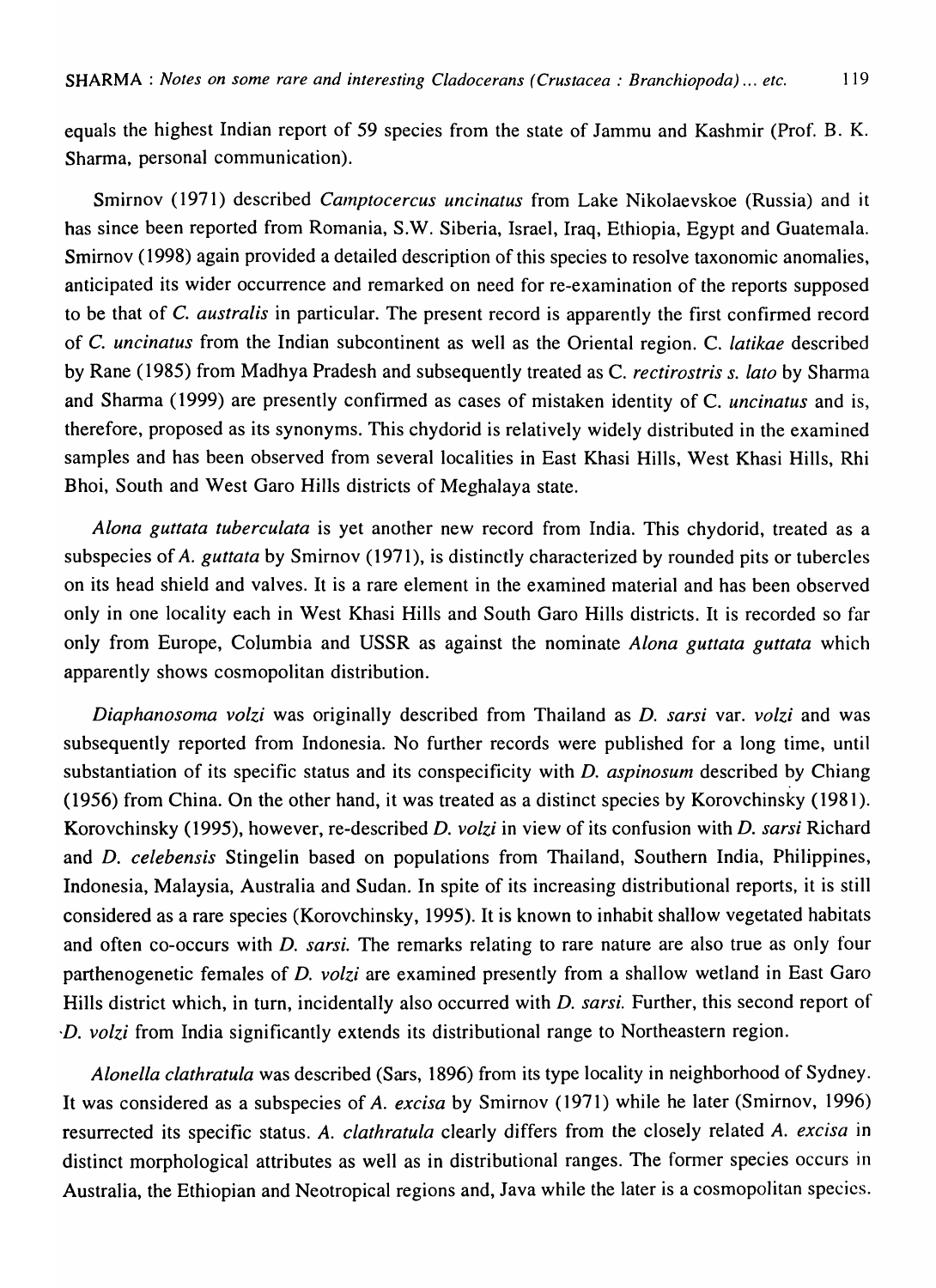*A. clathratula* is so far reported from India only from Bihar (Sharma and Sharma, 2001) and the present report, therefore, extends its distributional range to N. E. region. Smirnov and Timms (1983) reported its occurrence in acidic waters in Australia. This species is also presently collected from an acidic wetland (pH: 6.0) from South Garo Hills district of Meghalaya.

Petkovski (1966) described the monotypic genus *Indialona* including *I. ganapati* from Baroda (Gujarat). Smirnov (1971), however, included *Alona lnacronyx* Daday and A. *globulosa* Daday. A recent redescription of *Indialona,* however, transfers the remaining two species to *Alona.* Among these, *A. Inacronyx* is so far recorded in India from Madhya Pradesh only; it was described as a new species *Indialona jabalpurensis* by Rane (1983) which was treated as a synonym of *A. macronyx*  by Sharma and Sharma (1990). The material examined presently from only one locality of Rhi Bhoi district of Meghalaya, therefore, extends its occurrence to Northeastern India.

The cosmopolitan *Graptoleberis testudinaria* is examined from a shallow wetland in Rhi Bhoi district and located near Meghalaya-Assam border. This species shows disjunct occurrence in India, with earlier records from Kashmir, Uttaranchal and Andhra Pradesh. The present study extends its distributional range to Northeastern region. *Alona monacantha tridentata*, a new record from Meghalaya, has been reported from this region from Tripura (Venkataraman and Das, 2000). The stated species apparently identified as *A. monacantha* in fact actually refers to *A. monacantha tridentata* as per the details given by Michael and Sharma (1988).

### SUMMARY

The coIlections examined from Meghalaya reveal seven species of rare and interesting Cladocera belonging to two families under five genera. Among these, *Camptocercus uncinatus* and *Alona guttata tuberculata* are new records from India; the former in fact represents a new record from the Oriental region. Four other species namely *Diaphanosoma volzi, Alonella cia th ratu la, Alona macronyx* and *Graptoleberis testudinaria* are new records to N. E. India while *Alona monacantha tridentata* is the sole new record from Meghalaya. This report raises the species richness of Cladocera known from Meghalaya to 58 species. All the recorded taxa, except C *uncinatus,* exhibit rare occurrence in the examined coIlections.

#### ACKNOWLEDGEMENTS

The author is thankful to the Director, Zoological Survey of India, Kolkata and the Officer-in-Charge, Eastern Regional Station, Zoological Survey of India, Shillong for kind permission and necessary facilities for the project on Zooplankton Fauna of Meghalaya" under the "State Fauna Series" during which the present study was initiated. Thanks are also due to Prof. B. K. Sharma, Freshwater Biology Laboratory, Department of Zoology, North-Eastern Hill University, Shillong for allowing me to examine plankton collections deposited in his laboratory.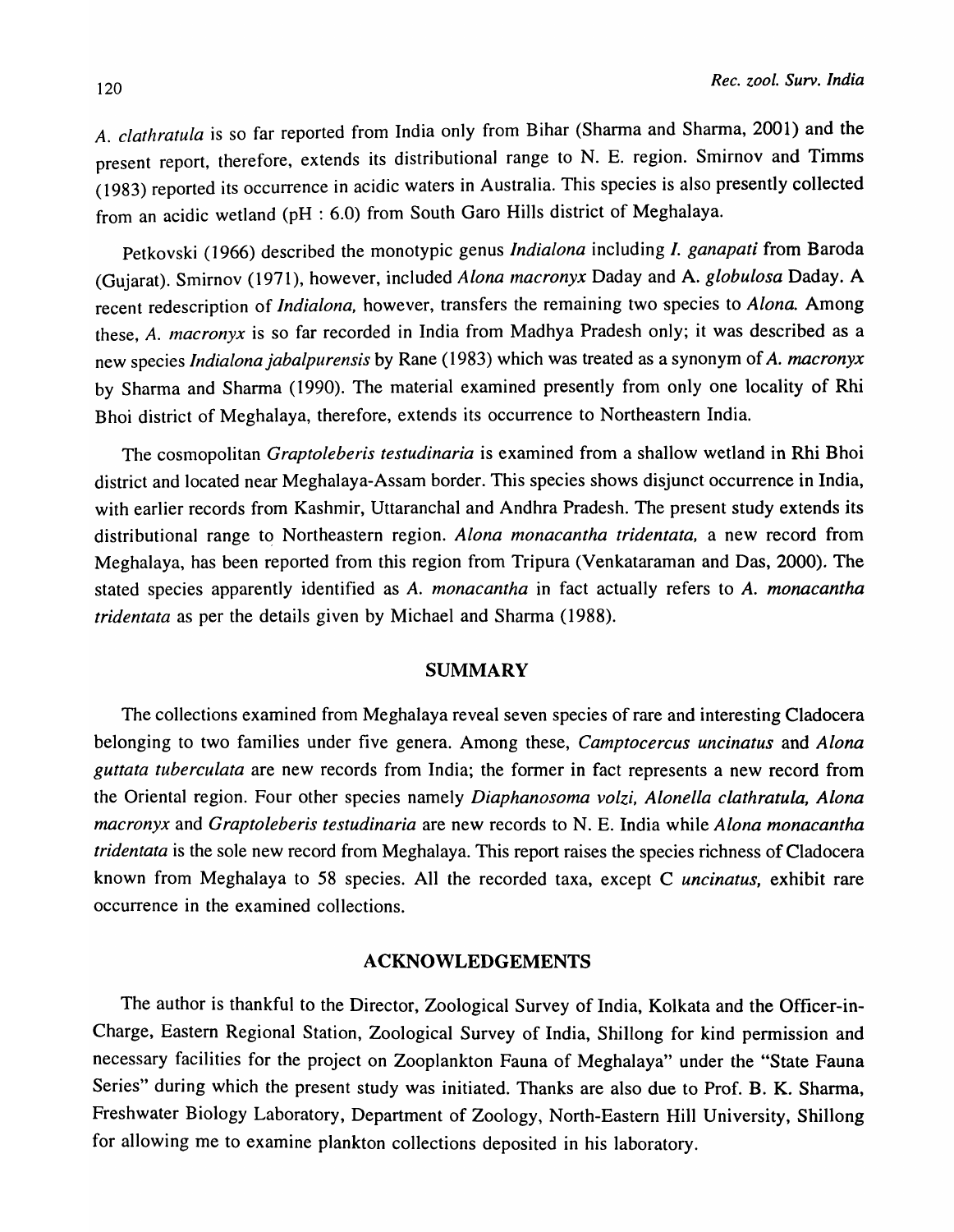#### **REFERENCES**

- Baird, W. 1860. Description of the two new species of Entomostraceous Crustacea from India. *Proc. zool. Soc. London: 213-234.*
- Biswas, S. 1980. Cladocerans (Crustacea: Branchiopoda) from Assam and adjacent hill states in North East India. *Rec. zool. Surv. India,* 76 : 93-113.
- Chiang, S.C. 1956. Some species of *Diaphanosoma* (Cladocera) from Wuchang. *Acta Hydrobiol. Sinica,* 2 : 308-312.
- Korovchinsky, N .M. 1981. Taxonomic and faunistic revision of Australian *Diaphanosoma*  (Cladocera, Sididae). *Aust.* J. *mar. Freshat. Res.,* 32 : 813-831.
- Korovchinsky, N.M. 1992. Sididae and Holopedidae. In : *Guides to the identification of the Microinvertebrates of the Continental Waters of the World.* Vol. 3. SPB Academic Publishers. The Hague. 82 pp.
- Korovchinsky, N.M. 1995. Redescription of *Diaphanosoma volzi* Stingelin, 1905 (Crustacea; Daphniiformes : Sididae) with remarks on comparative morphology, biology and geographical distribution. *Hydrobiologia,* 315 : 189-201.
- Megard, R.O. 1965. A chemical technique for disarticulating the exoskeletons of Chydorid Cladocera. *Crustaceana,* 9 : 208-210.
- Michael, R.G. and Sharma, B.K. 1988. *Indian Cladocera (Crustacea: Branchiopoda: Cladocera).*  Fauna of India and adjacent countries Series. Publ. by Zool. Surv. India, Calcutta. 262 pp.
- Patil, S.G. 1976. Freshwater Cladocera (Arthropoda: Crustacea) from Northeast India. *Curr. Sci.*, 45 : 312-313.
- Petkovski, T.K. 1966. Eine neue Cladoceran-Gatting aus dem Western Indiens *Indialona ganapati*  n. gen et n. sp. *Fragmenta Balkanise muse Macedonci-scientiarum naturalium*, V 2 : 157-165.
- Rane, P. 1983. A new species of Cladocera of genus *Indialona* Petkovski, 1966 (Family Chydoridae) from India, J. *Bombay Nat. Hist. Soc.* 80 : 194-195.
- Rane, P. 1985. A new species of the genus *Camptocercus* Baird, 1843 (Cladocera) from Madhya Pradesh, Central India. *Crustaceana,* 48 : 113-116.
- Sars, G.O. 1896. On fresh-water Entomostraca from the neighborhood of Sydney, partly raised from dried mud. *Arch. Math. Naturvidensk. Christinia,* 18 : 1-81.
- Sharma, B.K. 1991. Cladocera. *In* : *Animal Resources of India: Protozoa to Mammalia:* State of the Art. Zoological Survey of India, Calcutta: 205-223.
- Sharma, B.K. and Michael, R.G. 1987. Review of taxonomic studies on freshwater Cladocera from India with remarks on biogeography. *Hydrobiologia,* 145 : 29-33.
- Sharma, B.K. and Sharma, Sumita. 1990. On the taxonomic status of some cladoceran taxa (Crustacea: Cladocera) from Central India. *Rev. Hydrobiol trop.,* 23(2) : 105-113.